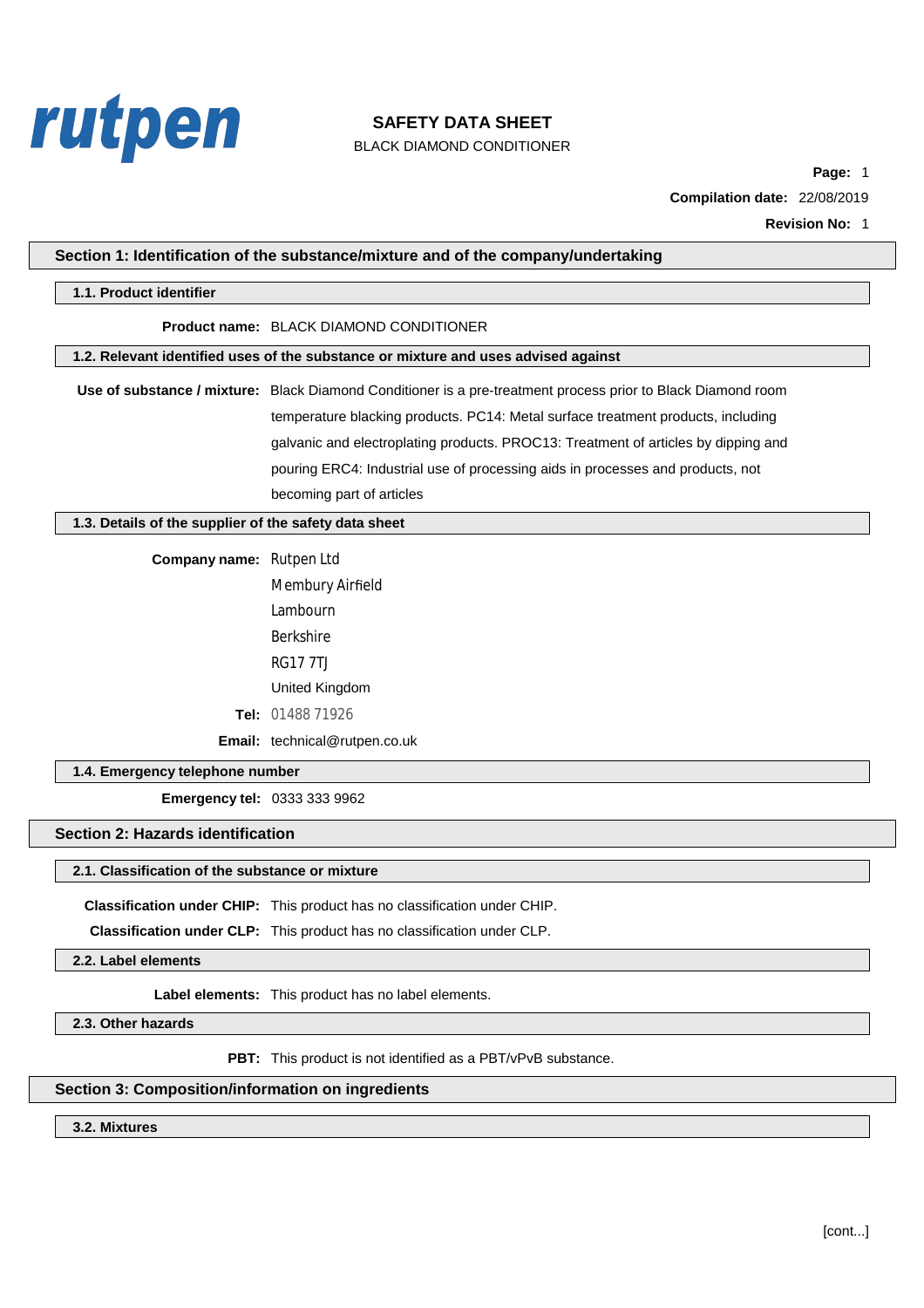#### **BLACK DIAMOND CONDITIONER**

Page: 2

### Section 4: First aid measures

4.1. Description of first aid measures

Skin contact: Wash immediately with plenty of soap and water.

Eye contact: Bathe the eye with running water for 15 minutes.

Ingestion: Wash out mouth with water.

**Inhalation:** Consult a doctor.

#### 4.2. Most important symptoms and effects, both acute and delayed

Skin contact: There may be mild irritation at the site of contact.

Eye contact: There may be irritation and redness.

Ingestion: There may be irritation of the throat.

Inhalation: No symptoms.

4.3. Indication of any immediate medical attention and special treatment needed

Immediate / special treatment: Not applicable.

#### **Section 5: Fire-fighting measures**

5.1. Extinguishing media

Extinguishing media: Suitable extinguishing media for the surrounding fire should be used. Use water spray

to cool containers.

### 5.2. Special hazards arising from the substance or mixture

Exposure hazards: In combustion emits toxic fumes.

5.3. Advice for fire-fighters

Advice for fire-fighters: Wear self-contained breathing apparatus. Wear protective clothing to prevent contact with skin and eyes.

#### Section 6: Accidental release measures

### 6.1. Personal precautions, protective equipment and emergency procedures

Personal precautions: Refer to section 8 of SDS for personal protection details. Turn leaking containers leak-

side up to prevent the escape of liquid.

#### 6.2. Environmental precautions

Environmental precautions: Do not discharge into drains or rivers. Contain the spillage using bunding.

# 6.3. Methods and material for containment and cleaning up

Clean-up procedures: Absorb into dry earth or sand. Transfer to a closable, labelled salvage container for

disposal by an appropriate method.

#### 6.4. Reference to other sections

**Reference to other sections:** Refer to section 8 of SDS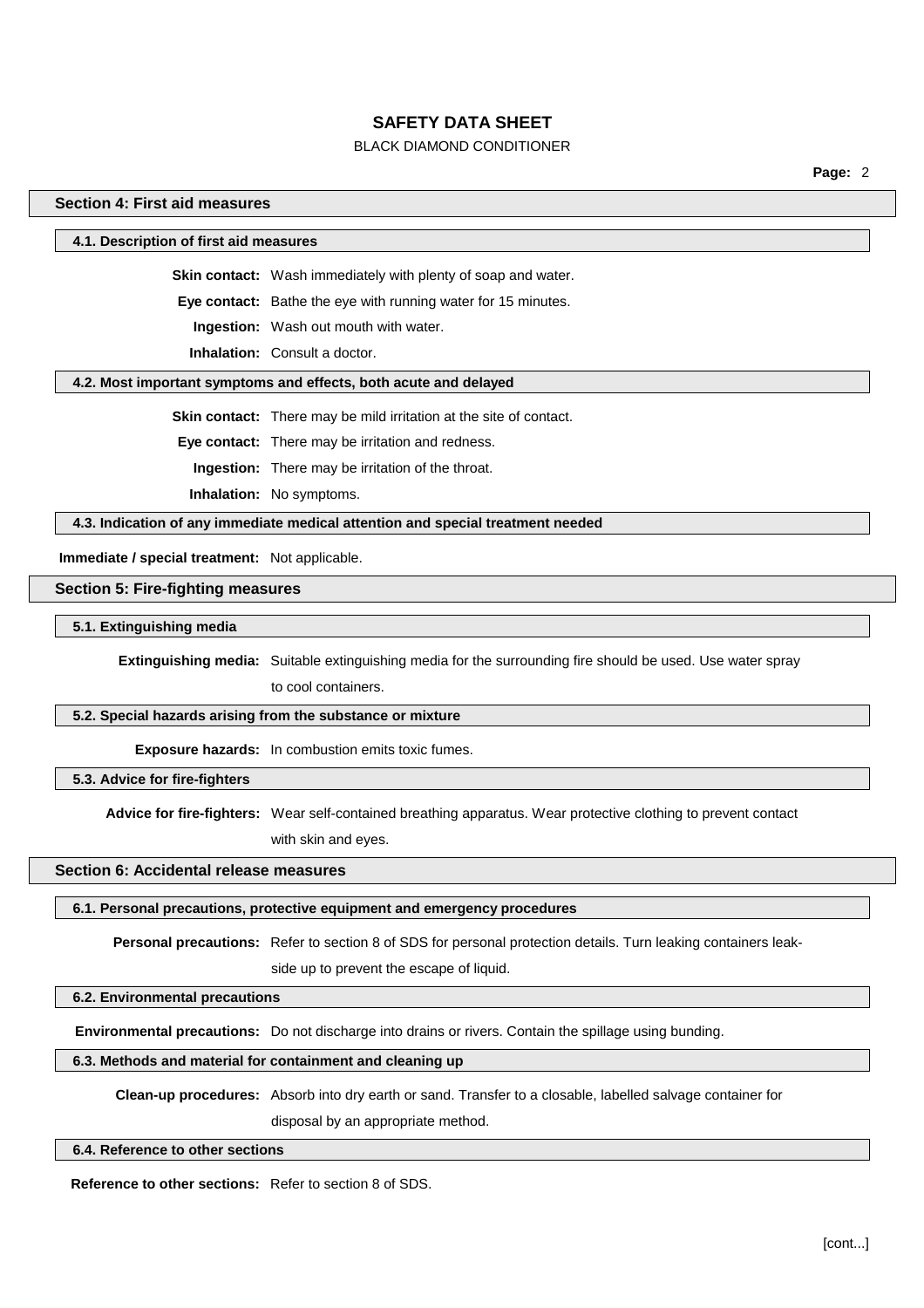## **BLACK DIAMOND CONDITIONER**

## Section 7: Handling and storage

### 7.1. Precautions for safe handling

### 7.2. Conditions for safe storage, including any incompatibilities

Storage conditions: Store in a cool, well ventilated area. Keep container tightly closed.

### 7.3. Specific end use(s)

Specific end use(s): No data available.

### Section 8: Exposure controls/personal protection

8.1. Control parameters

Workplace exposure limits: No data available.

**DNEL/PNEC Values** 

**DNEL / PNEC** No data available.

8.2. Exposure controls

Respiratory protection: Respiratory protection not required.

Hand protection: Protective gloves.

Eye protection: Safety glasses. Ensure eye bath is to hand.

Skin protection: Protective clothing.

Section 9: Physical and chemical properties

9.1. Information on basic physical and chemical properties

|                                                         | <b>State: Liquid</b>                      |                                                 |                           |
|---------------------------------------------------------|-------------------------------------------|-------------------------------------------------|---------------------------|
|                                                         | <b>Colour: Colourless</b>                 |                                                 |                           |
|                                                         | <b>Odour: Odourless</b>                   |                                                 |                           |
| <b>Evaporation rate:</b> No data available.             |                                           |                                                 |                           |
|                                                         | <b>Oxidising:</b> No data available.      |                                                 |                           |
| <b>Solubility in water:</b> No data available.          |                                           |                                                 |                           |
|                                                         | <b>Viscosity: Non-viscous</b>             |                                                 |                           |
| <b>Boiling point/range °C:</b> No data available.       |                                           | Melting point/range°C: No data available.       |                           |
| <b>Flammability limits %: lower:</b> No data available. |                                           |                                                 | upper: No data available. |
|                                                         | <b>Flash point °C:</b> No data available. | Part.coeff. n-octanol/water: No data available. |                           |
| Autoflammability <sup>°</sup> C: No data available.     |                                           | Vapour pressure: No data available.             |                           |
| <b>Relative density: 1.05</b>                           |                                           |                                                 | $pH: 4.0 - 5.0$           |
|                                                         | <b>VOC q/I:</b> No data available.        |                                                 |                           |

9.2. Other information

Other information: No data available.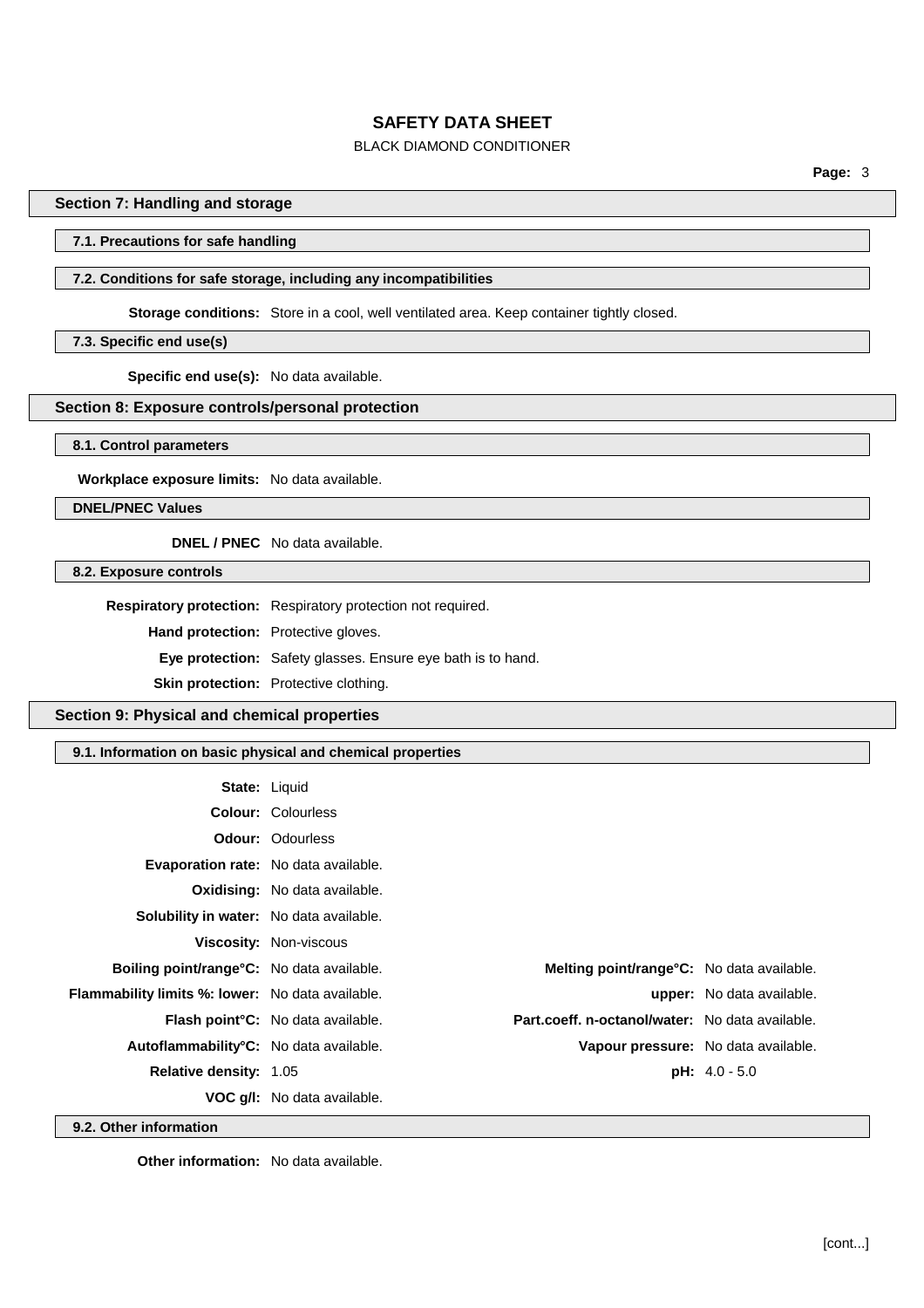## **BLACK DIAMOND CONDITIONER**

### Section 10: Stability and reactivity

#### 10.1. Reactivity

Reactivity: Stable under recommended transport or storage conditions.

#### 10.2. Chemical stability

Chemical stability: Stable under normal conditions.

# 10.3. Possibility of hazardous reactions

Hazardous reactions: Hazardous reactions will not occur under normal transport or storage conditions.

Decomposition may occur on exposure to conditions or materials listed below.

#### 10.4. Conditions to avoid

Conditions to avoid: Heat.

10.5. Incompatible materials

Materials to avoid: Strong oxidising agents. Strong acids.

10.6. Hazardous decomposition products

Haz. decomp. products: In combustion emits toxic fumes.

**Section 11: Toxicological information** 

### 11.1. Information on toxicological effects

Toxicity values: No data available.

#### Symptoms / routes of exposure

Skin contact: There may be mild irritation at the site of contact.

Eye contact: There may be irritation and redness.

Ingestion: There may be irritation of the throat.

Inhalation: No symptoms.

### **Section 12: Ecological information**

12.1. Toxicity

Ecotoxicity values: No data available.

12.2. Persistence and degradability

Persistence and degradability: Biodegradable.

12.3. Bioaccumulative potential

Bioaccumulative potential: No bioaccumulation potential.

12.4. Mobility in soil

Mobility: Readily absorbed into soil.